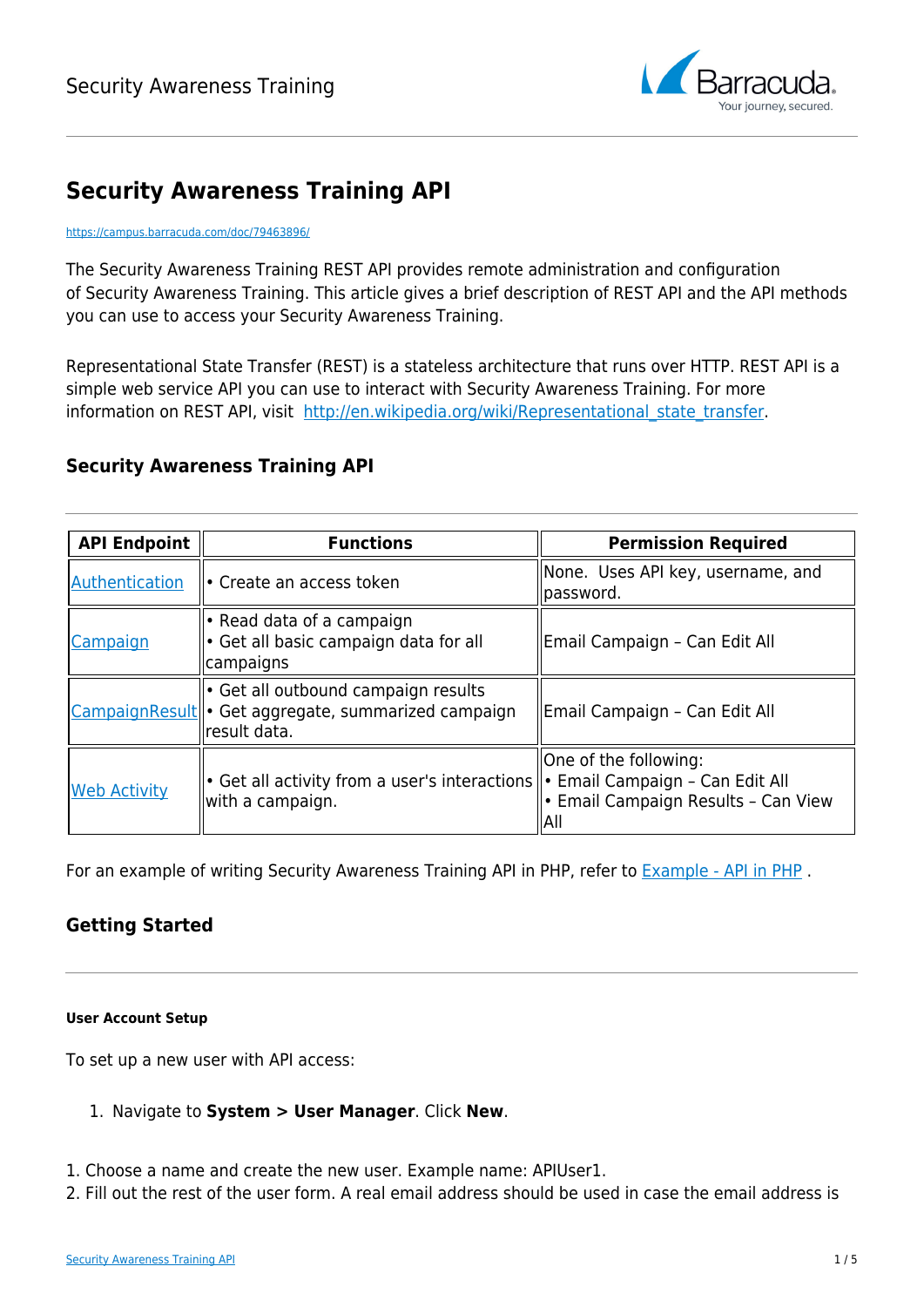

used for contacting in case of error.

3. Set:

- 1. Authentication: Active
- 2. DO NOT force password expire
- 3. Password
- 4. Authorization type leave it blank
- 5. Multifactor: enabled -
- 1. set up like usual.

1. MFA isn't checked if it is an API request. A valid API key acts like the secondary factor. It is still good to set up since the account can be signed in as a normal user as well.

6. Group membership: Add "Email Campaign – Can Edit All". This will give access to the 3 currently available endpoints - /campaign, /campaignresult, /webactivity.

2. Log in to test the user account/password is working correctly before proceeding.

REQUIRED: API KEY SETUP

1. Go to System -> API Keys and generate a new API key.

1. OPTIONAL: Assign the API key to only be used by a specific user. I am creating and assigning this new API key to the user I created, ApiUser1.

OPTIONAL: CHANGE API KEY AND USER PASSWORD EXPIRATION SETTINGS

1. Go to System -> Global Settings -> Default Security Settings and modify the expiration time for API keys and/or passwords.

## **Getting API Access**

Security Awareness Training user accounts are used to access the API. In addition, you will need to acquire an API key. API keys can be generated by administrators from the Security Awareness Training interface, under "**System** > **API Keys**". Note that API keys expire after 1 year.

## **Base API URL**

The base API URL is: https://api.phishline.com/<phishline\_example>/rest. Substitute your instance name for <phishline\_example>.

Endpoints add to the URL. For example, the '/authenticate' endpoint will be https://api.phishline.com/<phishline\_example>/rest/authenticate. Again, substitute your instance name for <phishline\_example>.

## **Using the API key**

The API key, username, and password are used to make a call to the authentication endpoint per the /authenticate endpoint section.

## **Using the Access Token**

After retrieving an access token from /authenticate, include it with all subsequent requests.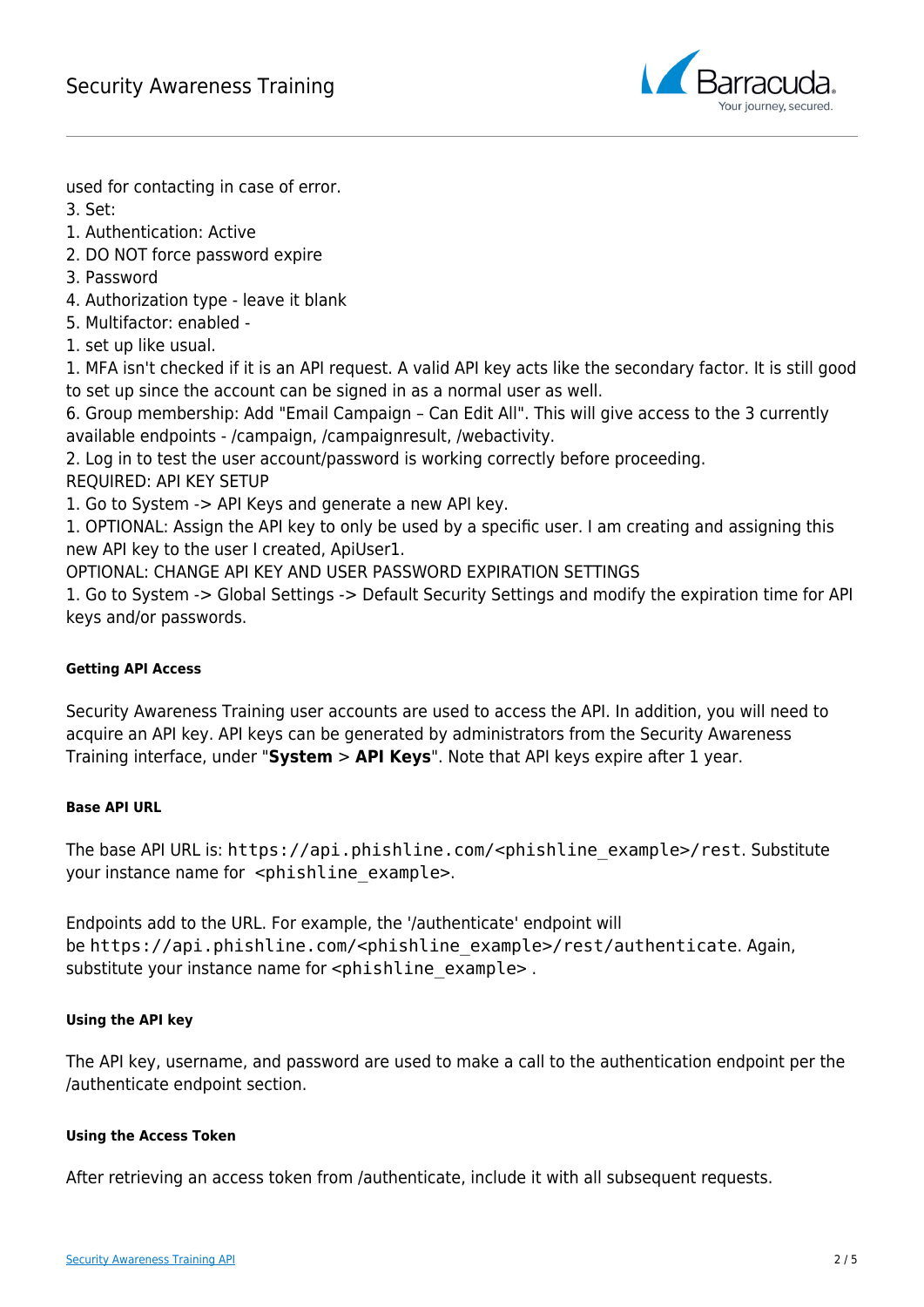

The token can be passed in the query string OR as an Authorization: Bearer header. Query string example:

https://api.phishline.com/<phishline\_example>/rest/campaign/1?access\_token=28 3efd73abd654cf92fd8g7a23742

**Header example**

If this header was sent, and the token was valid:

## Authorization: Bearer 283efd73abd654cf92fd8g7a23742

Then this would be a valid GET request:

https://api.phishline.com/<phishline\_example>/rest/campaign/1

If you receive an authorization error (HTTP code 401), retrieve a new access token from the /authenticate endpoint.

Access tokens are guaranteed to expire after 24 hours, and may expire much more quickly based on the last time it was used. Access tokens that have not been used for a period of time may expire before 24 hours.

#### **API Envelope**

The envelope for your request will have the following attributes.

- **jobid** If a job cannot be completed in a timely manner, you may receive a jobid instead. This is provided for future enhancement.
- **status**: This will be the same as the HTTP status returned.
- **statusMessage**: This is the short human readable name of the result of the request. In case of error, please reference this error in this API documentation.
- **statusDetails**: If the status requires more in-depth details, they will be enumerated here as an array of objects. This will often include the number of total results.
- **entity**: The name of the returned object(s) (if any). For example, "campaign". In case of error, the type may be "unknown".
- **notifications**: You will receive notifications including, but not necessarily limited to:
	- The number of API calls allowed.
	- The number of API calls completed.
	- The expiration date for your API key.
- **totalRowCount**: The total number of rows the request returned or could return. The maximum number of rows a request can return is 5,000.
- **pageRowCount**: The number of rows returned in this request.
- **remainingRowCount**: The remaining number of rows available to request.
- **MaxIdReturned**: The maximum record id returned in the current request.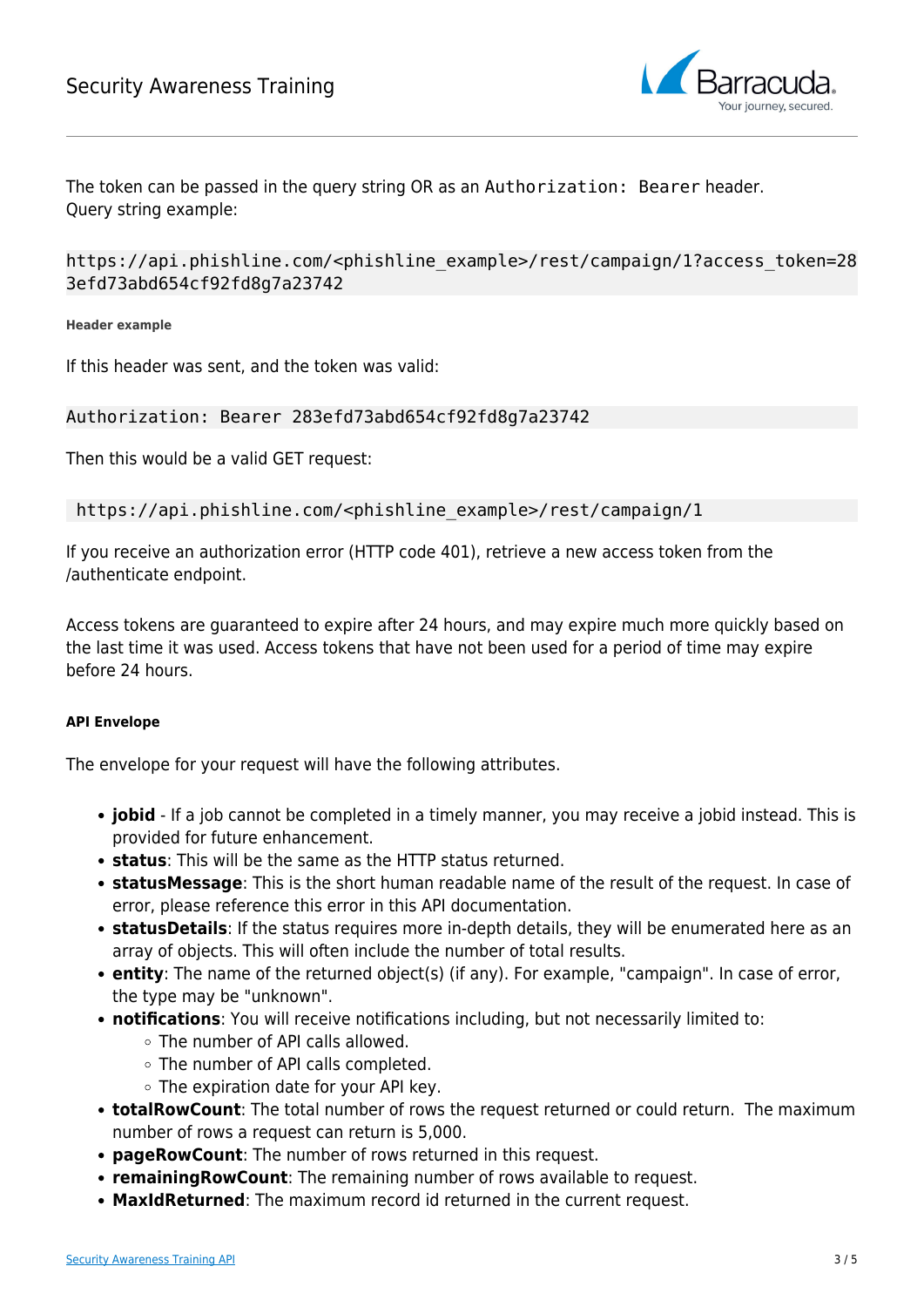

**data**: If data is returned, it is returned as an array of objects, even if there is only one item returned. Even if there are 0 returned results, the data array will be present on requests that are expected to return data.

#### **A note about data types**

All data returned in the "data" section of the envelope will be string data. You will need to convert data to other variable types as required. The endpoint documentation will show you the variable types you can expect to be able to convert the data to.

#### **HTTP Requirements**

When sending requests, note the following:

- Unless otherwise noted, when posting data, only Content-Type: application/json is accepted.
- Any endpoint that is not available via public API will return a 405 NOT ALLOWED error.

#### **Authorization Requirements**

- All endpoints except /authentication will require an access key. Access keys are generated from the /authentication endpoint.
- Be aware that a user account being used for API access must have the appropriate access levels assigned in the User Manager. For example, if a user cannot browse to "Results -> Outbound Analysis", they will also not be able to use the /campaignresults/ endpoint.